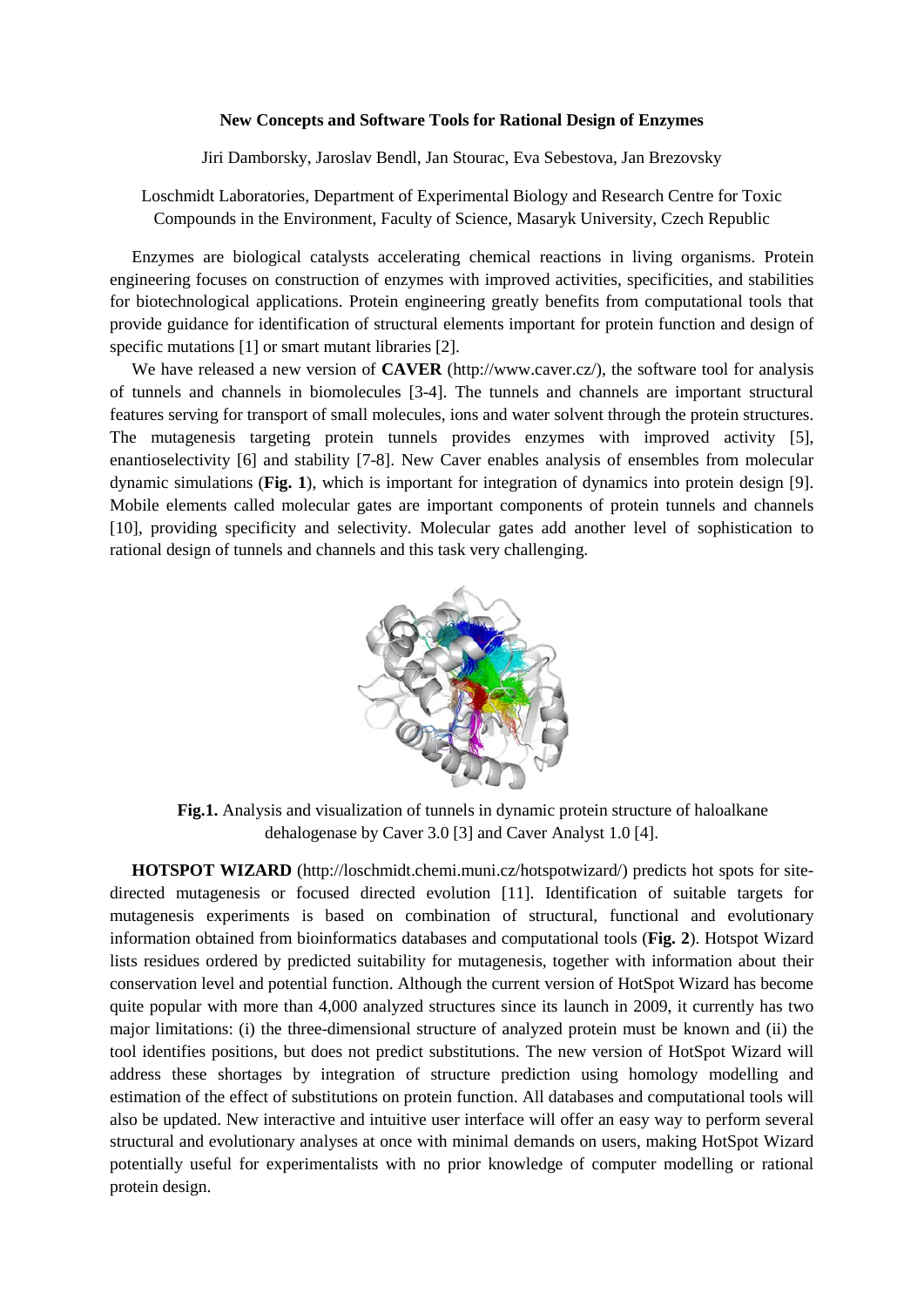

**Fig. 2.** Workflow of HotSpot Wizard 2.0 [11].

The software tool **PREDICTSNP** (http://loschmidt.chemi.muni.cz/predictsnp/) provides robust and accurate prediction of the effect of mutations on protein function [12]. We have used 43,000 mutations of known effect from scientific literature and patents for the unbiased evaluation of eight established prediction tools: MAPP, nsSNPAnalyzer, PANTHER, PhD-SNP, PolyPhen-1, PolyPhen-2, SIFT and SNAP. The six best performing tools were combined into a consensus classifier PredictSNP, resulting into significantly increased prediction performance and improved robustness (**Fig. 3**). A user-friendly web interface enables easy access to all eight prediction tools, the consensus classifier PredictSNP and annotations from the Protein Mutant Database and the UniProt knowledgebase. The web server and the datasets are freely available to the academic and medical community.



**Fig 3.** Workflow of PredictSNP 1.0 [12].